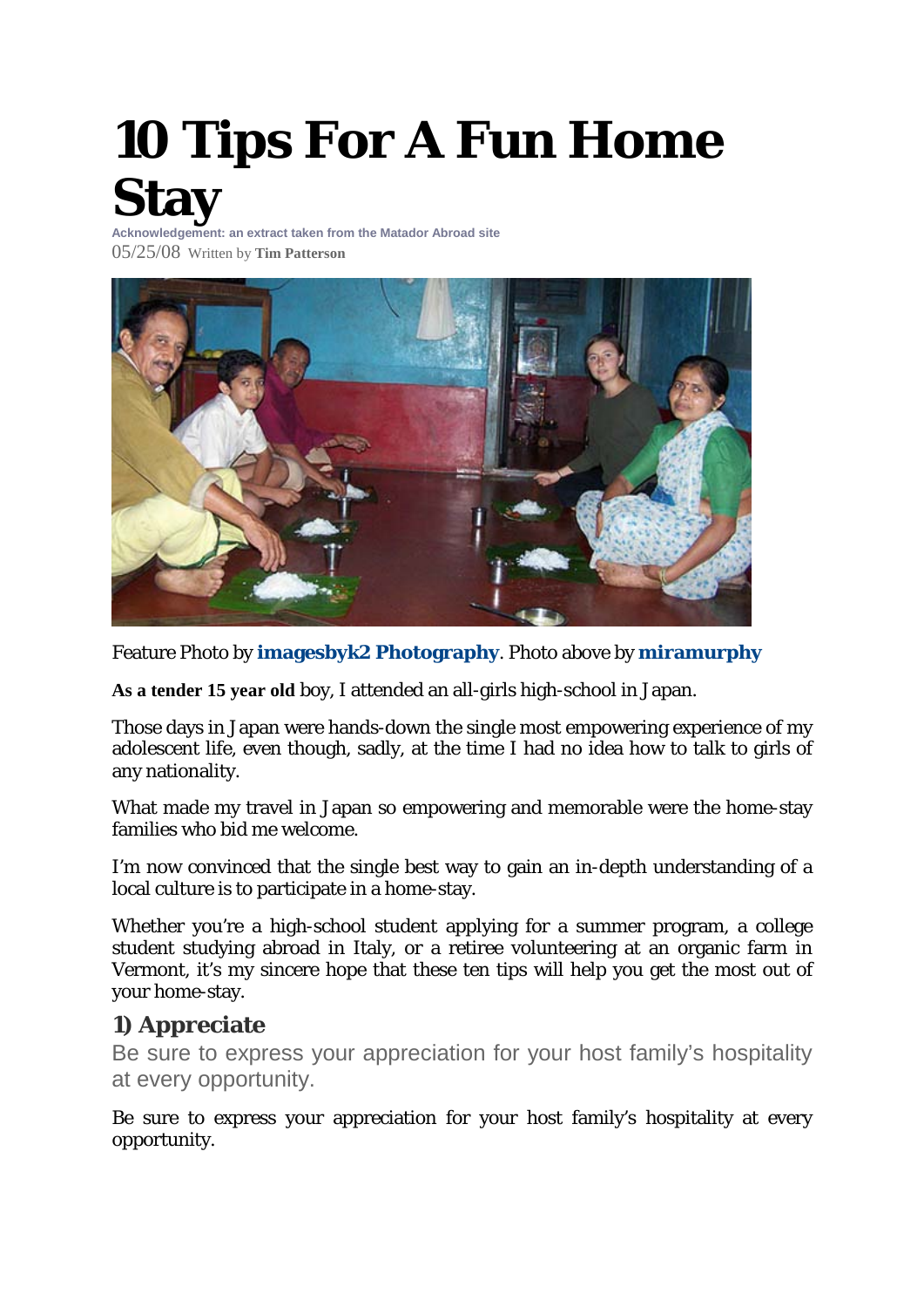Sincere smiles and profuse thanks go a long way towards smoothing out early interactions, and the more you consciously and visibly appreciate what your host family does for you, the more they will be inclined to create and share fun experiences with you in the future.

Good times are contagious, and a positive outlook can go a long way.

# **2) Relax**

Stress is also contagious, and the beginning of a home-stay will definitely be a high stress time for everyone involved.

Make a conscious effort to relax, smile and be at ease around your host family, and they will relax in turn.

#### **3) Immerse**

The most successful home stays, like the most effective language study programs, are fully immersive.

Although you might be tempted to hang out with people from your home country from time to time, make the effort to totally commit yourself to the local culture instead.

You might find that homesickness and culture shock pass quickly without a fellow traveller around to remind you of home.





# **4) Laugh**

Don't take yourself too seriously!

No one will expect you to have mastered every cultural intricacy as soon as you arrive, so if you botch an introduction or mistakenly pour the salad dressing into your soup, just laugh about your mistake.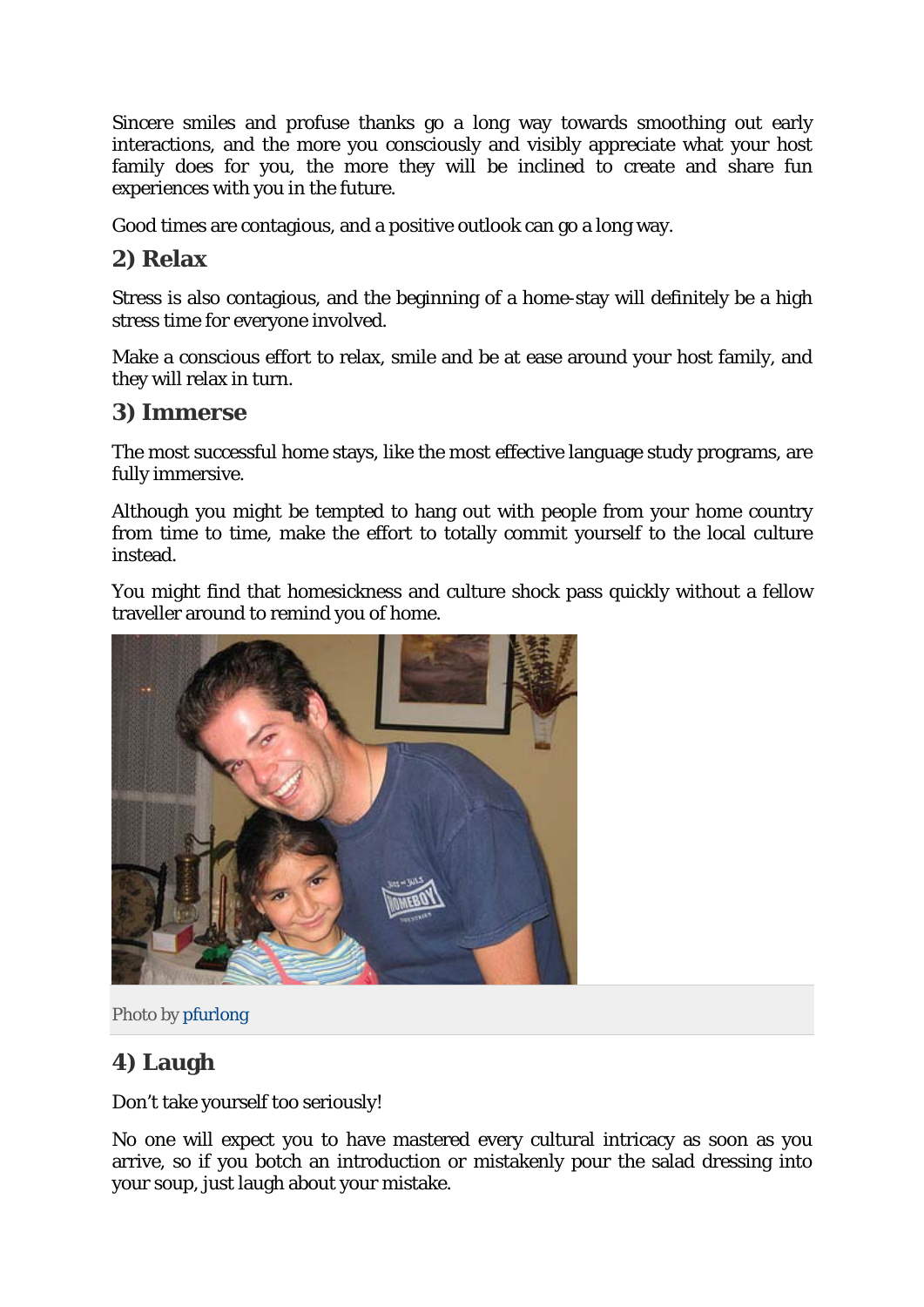Nothing breaks down cultural barriers like a mutual gigglefest.

# **5) Respect**

Maintain a respectful attitude, especially when interacting with older people.

Constantly give attention to how your actions and demeanour impact other members of the household, and strive to model culturally appropriate behaviour at all times.

#### **6) Gift**

Never arrive for a home-stay empty-handed, and make an effort to acknowledge host family milestones with a culturally appropriate gift.

The best gifts are those with a connection to your home culture, such as a local handicraft or regional delicacy.

For example, as a Vermonter, I always travel with maple sugar candies.

#### **7) Ask**

If you're unsure about something, just ask!

Even if you don't share a common language with your host family, a simple question like how to bathe will be easy for them to answer.

Be proactive and cheerful about your questions and needs.



Photo b[y davetrainer](http://www.flickr.com/photos/83783717@N00/1019379726/)

# **8 ) Chill**

Travel is often a high-energy activity, but home stays are different. Don't expect your host family to constantly entertain you.